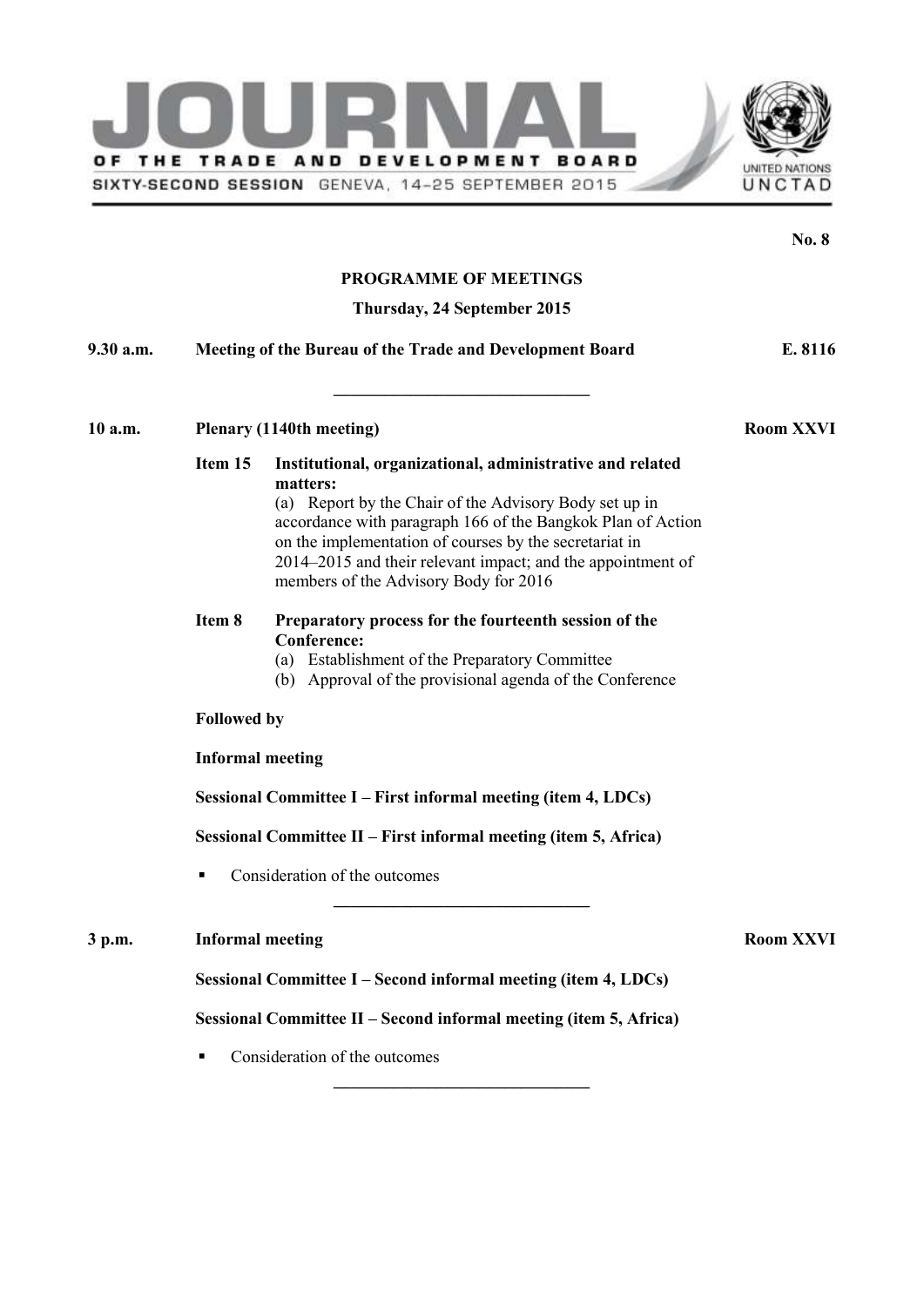#### **FORTHCOMING MEETINGS**

#### **Friday, 25 September 2015**

| 10 a.m.                                         | <b>Informal meeting</b>                                                                                                           |                                                                                                                                                                                                                                                                                                                                                                                                                                                                                                                                                                                                                         | E.8116 |                  |  |
|-------------------------------------------------|-----------------------------------------------------------------------------------------------------------------------------------|-------------------------------------------------------------------------------------------------------------------------------------------------------------------------------------------------------------------------------------------------------------------------------------------------------------------------------------------------------------------------------------------------------------------------------------------------------------------------------------------------------------------------------------------------------------------------------------------------------------------------|--------|------------------|--|
|                                                 | Sessional Committee I – Third informal meeting (item 4, LDCs)<br>Sessional Committee II – Third informal meeting (item 5, Africa) |                                                                                                                                                                                                                                                                                                                                                                                                                                                                                                                                                                                                                         |        |                  |  |
|                                                 |                                                                                                                                   |                                                                                                                                                                                                                                                                                                                                                                                                                                                                                                                                                                                                                         |        |                  |  |
|                                                 | 3 p.m.                                                                                                                            | Plenary (1141st meeting)                                                                                                                                                                                                                                                                                                                                                                                                                                                                                                                                                                                                |        | <b>Room XXVI</b> |  |
| <b>Reports of Sessional Committees I and II</b> |                                                                                                                                   |                                                                                                                                                                                                                                                                                                                                                                                                                                                                                                                                                                                                                         |        |                  |  |
|                                                 | Item 15                                                                                                                           | Institutional, organizational, administrative and related<br>matters:<br>(b) Designation of intergovernmental bodies for the purposes<br>of rule 76 of the rules of procedure of the Board<br>(c) Designation of non-governmental organizations for the<br>purposes of rule 77 of the rules of procedure of the Board<br>(d) Review of the calendar of meetings<br>(e) Membership of the Working Party for 2016<br>(f) Review of the lists of States contained in the annex to<br>General Assembly resolution 1995 (XIX) (TD/B/INF.228)<br>(g) Administrative and financial implications of the actions of<br>the Board |        |                  |  |
|                                                 | Item 1                                                                                                                            | <b>Procedural matters:</b><br>(c) Adoption of the report on credentials<br>(d) Provisional agenda for the sixty-third session of the Board                                                                                                                                                                                                                                                                                                                                                                                                                                                                              |        |                  |  |
|                                                 | Item 16                                                                                                                           | <b>Other business</b>                                                                                                                                                                                                                                                                                                                                                                                                                                                                                                                                                                                                   |        |                  |  |
|                                                 | Item 17                                                                                                                           | <b>Adoption of the report</b>                                                                                                                                                                                                                                                                                                                                                                                                                                                                                                                                                                                           |        |                  |  |
|                                                 |                                                                                                                                   |                                                                                                                                                                                                                                                                                                                                                                                                                                                                                                                                                                                                                         |        |                  |  |

# **SUMMARY OF MEETINGS**

## **Tuesday, 22 September 2015**

# **1138th plenary meeting**

#### **Item 6 Evolution of the international trading system and its trends from a development perspective**

The Board continued consideration of the agenda item and examined ways of connecting trade and trade policy with sustainable development goals.

Mr. Guillermo Valles, Director, Division on International Trade in Goods and Services, and Commodities gave a short introduction.

A panel consisting of representatives from the five United Nations regional commissions shared their experiences: Ms. Susan F. Stone, Director, Trade and Investment Division, Economic and Social Commission for Asia and the Pacific; Ms. Virginia Cram-Martos, Director, Economic Cooperation and Trade Division, Economic Commission for Europe; Mr. Nanno Mulder, Chief, International Trade Unit,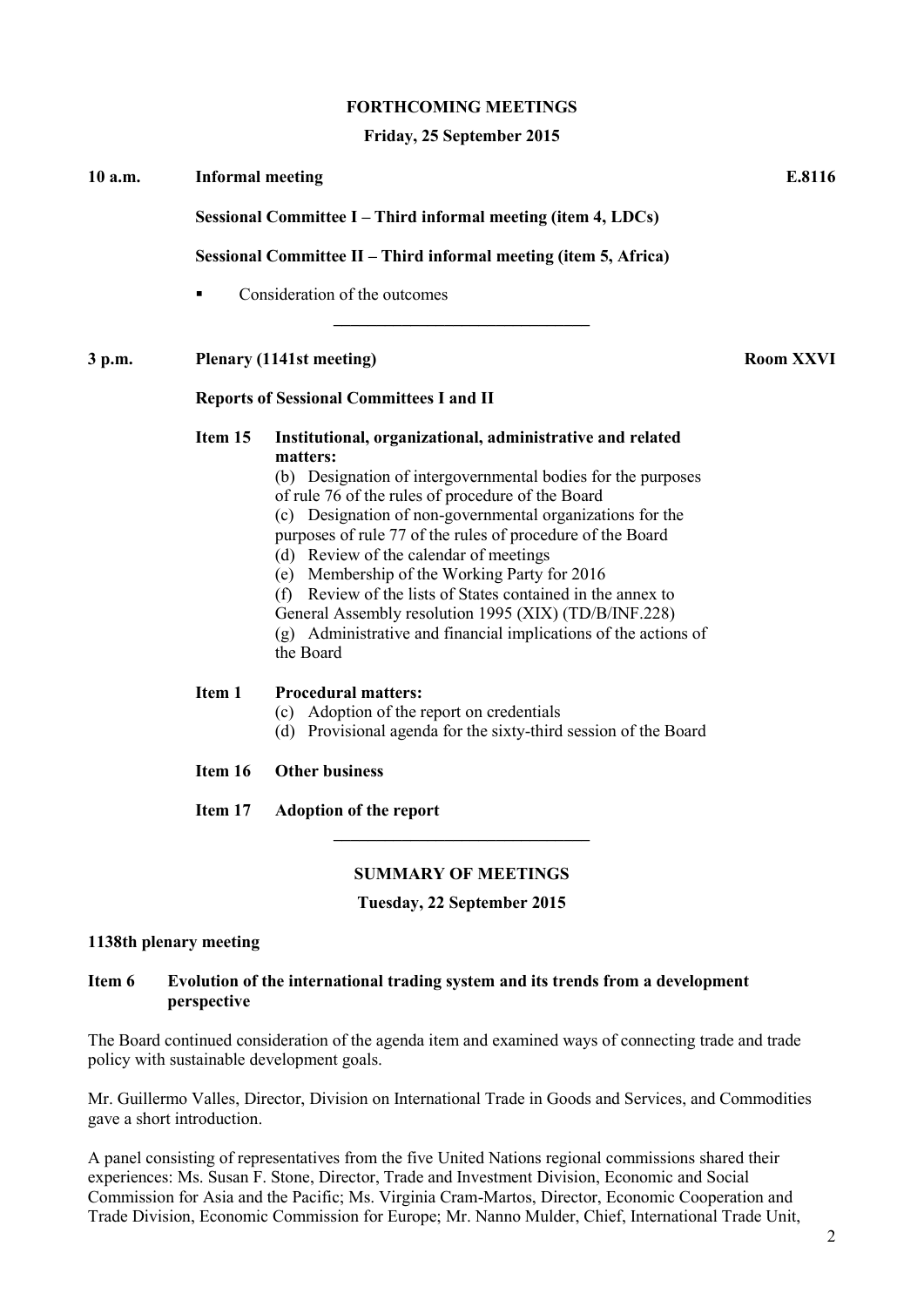Economic Commission for Latin America and the Caribbean; Mr. David Luke, Coordinator, African Trade Policy Centre, Economic Commission for Africa; and Mr. Mehmet Eris, Economic Affairs Officer, Economic Development and Integration Division, Economic and Social Commission for Western Asia.

The following delegations took the floor during the ensuing debate: Ecuador; the Islamic Republic of Iran; Morocco; Kenya; China; and Trinidad and Tobago.

The panellists replied to questions from delegations, and Mr. Valles made concluding remarks.

The Board thus concluded deliberations on this item.

\* \* \*

# **1139th plenary meeting**

## **Item 12 Follow-up to the Joint Inspection Unit report and the agreed conclusions of the twenty-sixth special session of the Trade and Development Board**

Mr. Joakim Reiter, Deputy Secretary-General of UNCTAD presented the report of the secretariat entitled "UNCTAD: On track for delivering on sustainable development" (TD/B/62/6).

Statements were made by the following delegations: Mexico, on behalf of the Group of Latin American and Caribbean States; the European Union, on behalf of the European Union and its member States; the United States of America, on behalf of JUSSCANNZ; the United Kingdom of Great Britain and Northern Ireland; and Japan.

Mr. Reiter responded to queries and comments made by delegations.

The Board concluded deliberations on this agenda item.

\* \* \*

# **Item 6 Evolution of the international trading system and its trends from a development perspective:**

**-** The role of smallholder farmers in sustainable commodities production and trade

Mr. Samuel Gayi, Head of the Special Unit on Commodities of UNCTAD, introduced the background note prepared by the secretariat (TD/B/62/9). The document, which summarized key messages from the forthcoming UNCTAD *Commodities and Development Report 2015*, stated that smallholders were key actors in the quest for a more inclusive and socially and environmentally sustainable agricultural development model. Building on UNCTAD's integrated approach to trade, finance, investment and technology, it highlighted the Report's proposed policy framework and plan of action for smallholders.

The Board continued with a panel composed of three panellists: Mr. Edouard Nizeyimana, Senior Programme Adviser, Purchase for Progress, World Food Programme, Rome; Mr. Olivier Eugène, Chief Executive Officer, Geneven, Paris; and Mr. Philippe Egger, Adviser, Development Innovations and Networks, Brussels.

During the ensuing debate, the following representatives asked questions: the Philippines, on behalf of the Group of 77 and China; Uzbekistan; China; Guatemala; Ethiopia; and Côte d'Ivoire.

The panellists replied to questions, and Mr. Gayi made concluding remarks.

The Board thus concluded consideration of the agenda item.

\* \* \* \* \*